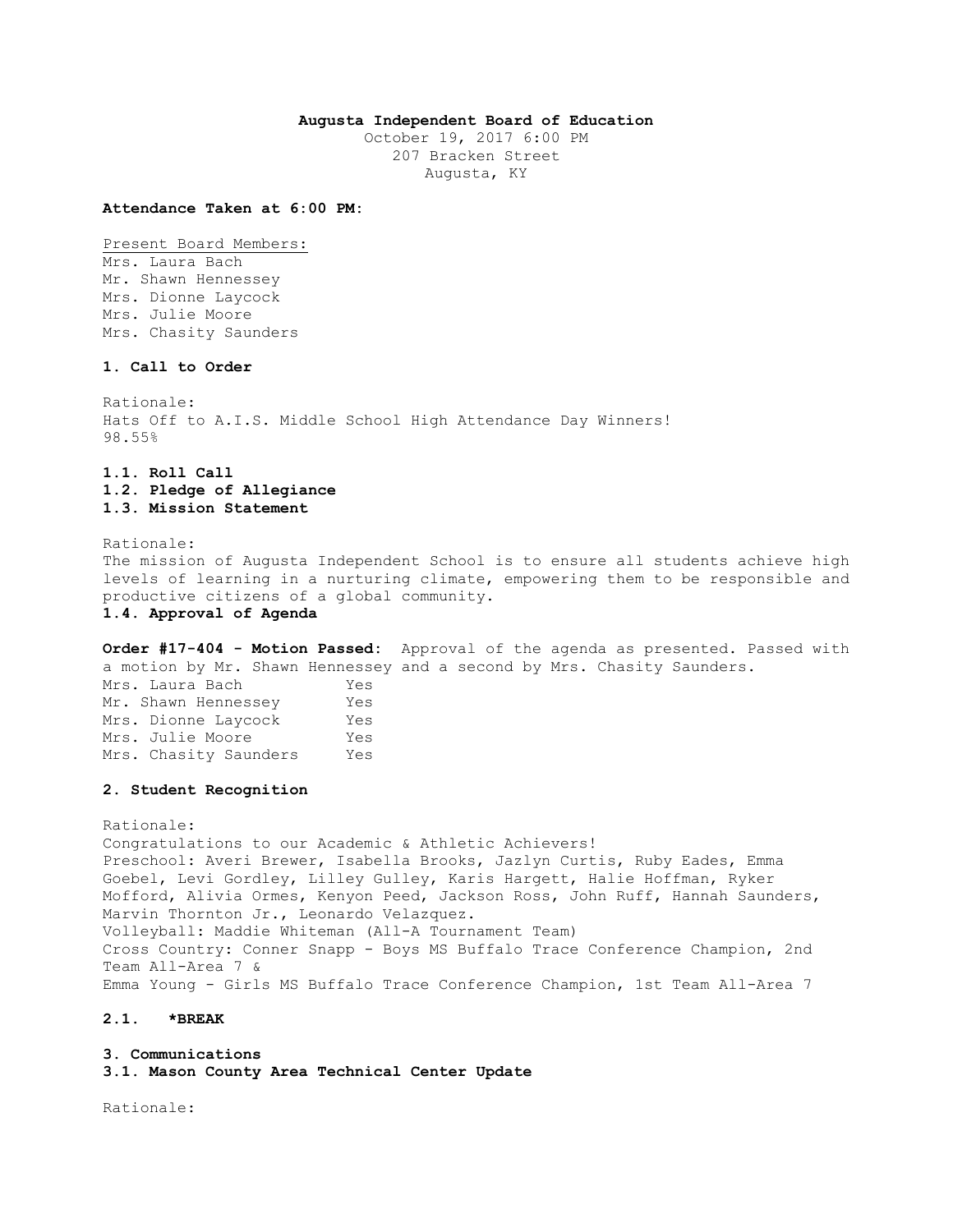Mason County Area Technical Center Principal, Jeremy McCloud updated the board on facility improvements, personnel, data trends, technical programs and upcoming initiatives.

#### **3.2. Principal's Report/Student Achievement**

#### Rationale:

Principal, Robin Kelsch reviewed the 2016-2017 Spring K-Prep data results which indicated improvement in most content areas and grade levels. He stated there is currently no overall scores because of the transition to the new accountability system. The new system will emphasize promotion of student proficiency and reducing gaps with districts given a 1-5 performance rating next year. Principal Kelsch said the school is promoting DonorsChoose.org as a means to garner donations for classrooms and the website is accessible on the district website. The website lists our teachers and projects and resources needed in the classrooms. He reported teachers have received donations such as classroom desks through DonorsChoose.org in the past.

The board learned Alison Bach's 4th grade class initiated a community service learning project to create a "Helping Hands Community Box" to be placed on 2nd Street for a food pantry box. A canned food drive will be conducted to stock the food pantry box and will then be maintained by the community.

#### **3.3. Superintendent's Report**

### Rationale:

Superintendent, Lisa McCane stated the new recycling trailer purchased with a 25%/75% matching grant from the Bracken County Solid Waste was now on site. She informed board members of district's plans to submit a proposal for a 21st Century Community Learning Center grant and the Rotary Club's interest to add bell tower clock lights as a future community project. Board members were updated on the state pension reform and charter school legislation.

### **3.4. Personnel**

Rationale: Certified Substitute Hire Carol Williams

#### **3.5. Attendance/Enrollment**

Rationale: Enrollment P-12: 299 Enrollment K-12: 285 September Attendance: 96.79 % Overall Attendance: 97.11%

# **3.6. Citizens**

**3.7. Board Members** 

**4. Business Action/Discussion Items 4.1. Approve Monthly Budget Report** 

Rationale: General Fund Revenue receipts for the first quarter totaled \$327,000.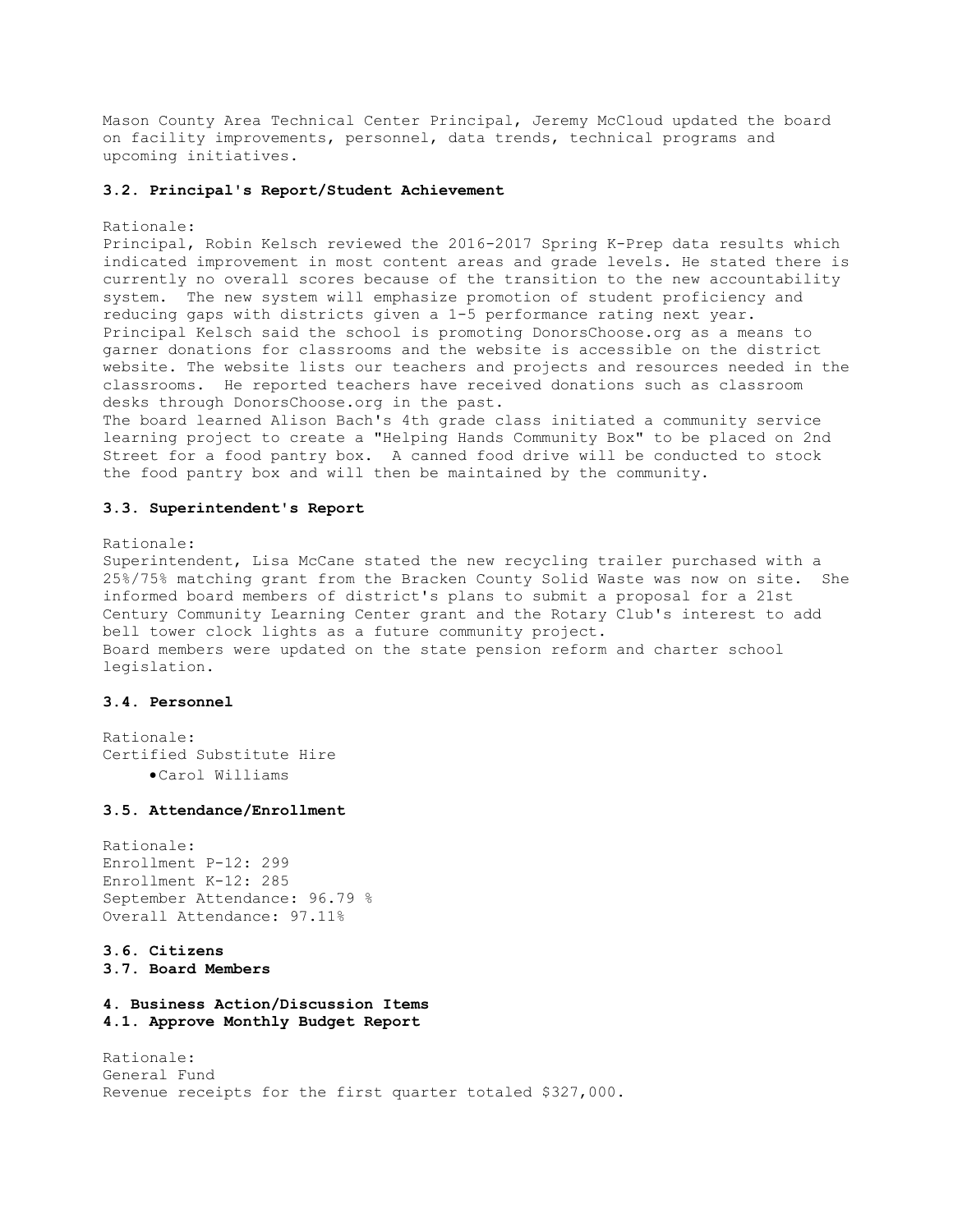Local Revenue: Utility taxes generated \$13,800. \$5,200 has been collected for tuition. \$3,800 has been collected in motor vehicle taxes, while \$3,300 has been received from PSC taxes and \$300 received for delinquent property taxes. \$975 in miscellaneous revenue has been collected. The fitness center has collected over \$500 in dues. State Revenue: SEEK funding accounted for over \$296,000, while \$1,500 was received for revenue in lieu of taxes from the state. Federal Revenue: \$966 was received for Medicaid reimbursement. Expenditures through the first three months totaled \$331,000 School Budget: The school's budget is \$19,750. Through September, \$7,300 was spent, with another \$500 obligated. \$1,700 was expended on assessment software, \$2,200 on copying and printing costs, \$1,400 on general supplies, \$875 on dues and fees, and \$800 on technology supplies. Maintenance Budget: Expenses totaled \$69,000 after three months. Expenses included \$31,000 for property insurance, \$16,600 on salaries and benefits, \$14,000 on utility services, \$4,100 on repairs and maintenance, \$2,400 on general supplies, and \$1,000 on professional services. 27% of the maintenance budget has been utilized. Transportation Budget: Through September, costs were at approximately \$18,000. \$8,300 was expended on salaries and benefits, \$5,500 on fleet insurance, \$1,800 on diesel fuel, \$545 in repair parts, and \$415 on supplies/services/fees. 17% of the transportation budget has been utilized. For the general fund, expenditures exceeded receipts by approximately \$4,100. Special Revenue Fund Nothing to report at this time. Food Service Fund Food service revenue through September totaled \$20,700. \$16,700 was received for federal reimbursement, while \$3,800 was local revenue. Expenses totaled about \$24,400, including \$12,800 on food and supplies, \$9,100 was for salaries and benefits, and \$2,400 on dues and fees. The food service balance as of September 30 was -\$3,685. Working Budget Adjustment: Due to taking the compensating tax rate, the working budget revenue was reduced \$12,834 with contingency correspondingly reduced in the same amount. KDE Budget Reductions Proposal: As previously reported, the state has requested this year's operating budget be reduced which began on July 1st, by 17.5%. Though the Governor has protected SEEK from any cuts, classrooms will still be impacted - just based on how education is funded. Commissioner Pruitt is trying to make cuts from KDE's portion to have as minimal affect on students as possible. With districts' expected to pay more into CERS (classified retirement system) starting in 2018- 2019 (\$20,000 for A.I.S.D.) along with the possibility of a 17% reduction - the State's Budget Director has requested from all state agencies severe unfunded expenses that could be catastrophic. Each school district must, no matter the outcome of the state pension system, each year find additional revenue sources for, as a result in annual increases: salary steps, operational costs, district contributions and other costs. The Commonwealth must realize that local school districts can no longer continue to make up the difference in funding gaps, much less contribute more to the retirement system without increases in revenue. Clopay Tax Estimate: Superintendent McCane presented a spreadsheet of the last 8-years of income generated from Clopay property taxes and a 2018 estimate based on 2017 personal property amounts and the increase for the expansion. The amount of assessment value estimated to be added to the tax roll is \$5,512,000, according to PVA, Tracey Florer.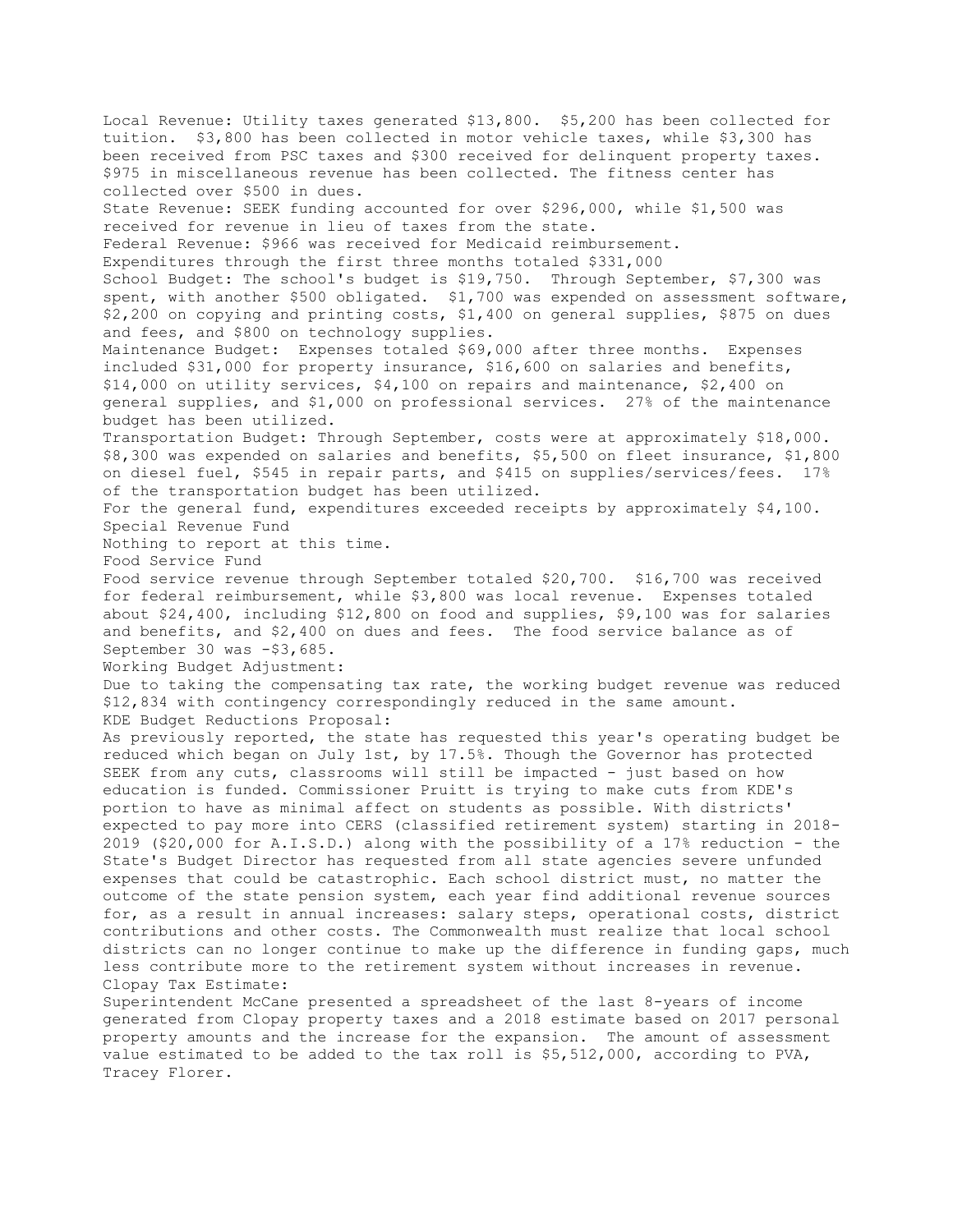Superintendent McCane stated this will be a nice boost to revenue, but still much less than the district anticipated. She explained if the extra nickel is added, the tax rate may end up being close to the same.

**Order #17-405 - Motion Passed:** Approve Monthly Budget Report passed with a motion by Mrs. Julie Moore and a second by Mrs. Dionne Laycock.

Mrs. Laura Bach Yes Mr. Shawn Hennessey Yes Mrs. Dionne Laycock Yes Mrs. Julie Moore Yes Mrs. Chasity Saunders Yes

#### **4.2. Approve Monthly Facilities Report**

Rationale: Monthly Maintenance:

- Kentucky Utilities replaced security light at board office
- Purchased and installed new ice machine
- Repaired gym light
- Repaired shower in referees' locker room
- Repaired volleyball system
- Repaired elevator
- Phizer Mechanical inspected boilers
- Refinished gym floor
- D.W. Fire inspected all fire extinguishers

**Order #17-406 - Motion Passed:** Approve Monthly Facilities Report passed with a motion by Mr. Shawn Hennessey and a second by Mrs. Chasity Saunders. Mrs. Laura Bach Yes Mr. Shawn Hennessey Yes Mrs. Dionne Laycock Yes Mrs. Julie Moore Yes Mrs. Chasity Saunders Yes

# **4.3. Approve KETS FY17 Technology Activity Report**

Rationale: Annual compliance requirement for district-wide technology usage for Acceptable Use Policy, KETS E-Mail Standards and Americans with Disabilities Act.

**Order #17-407 - Motion Passed:** Approve KETS FY17 Technology Activity Report passed with a motion by Mrs. Dionne Laycock and a second by Mrs. Julie Moore. Mrs. Laura Bach Yes Mr. Shawn Hennessey Yes Mrs. Dionne Laycock Yes Mrs. Julie Moore Yes Mrs. Chasity Saunders Yes

### **5. Business Consent Items**

**Order #17-408 - Motion Passed:** Approval of the Business and Consent items as presented passed with a motion by Mrs. Chasity Saunders and a second by Mrs. Julie Moore. Mrs. Laura Bach Yes